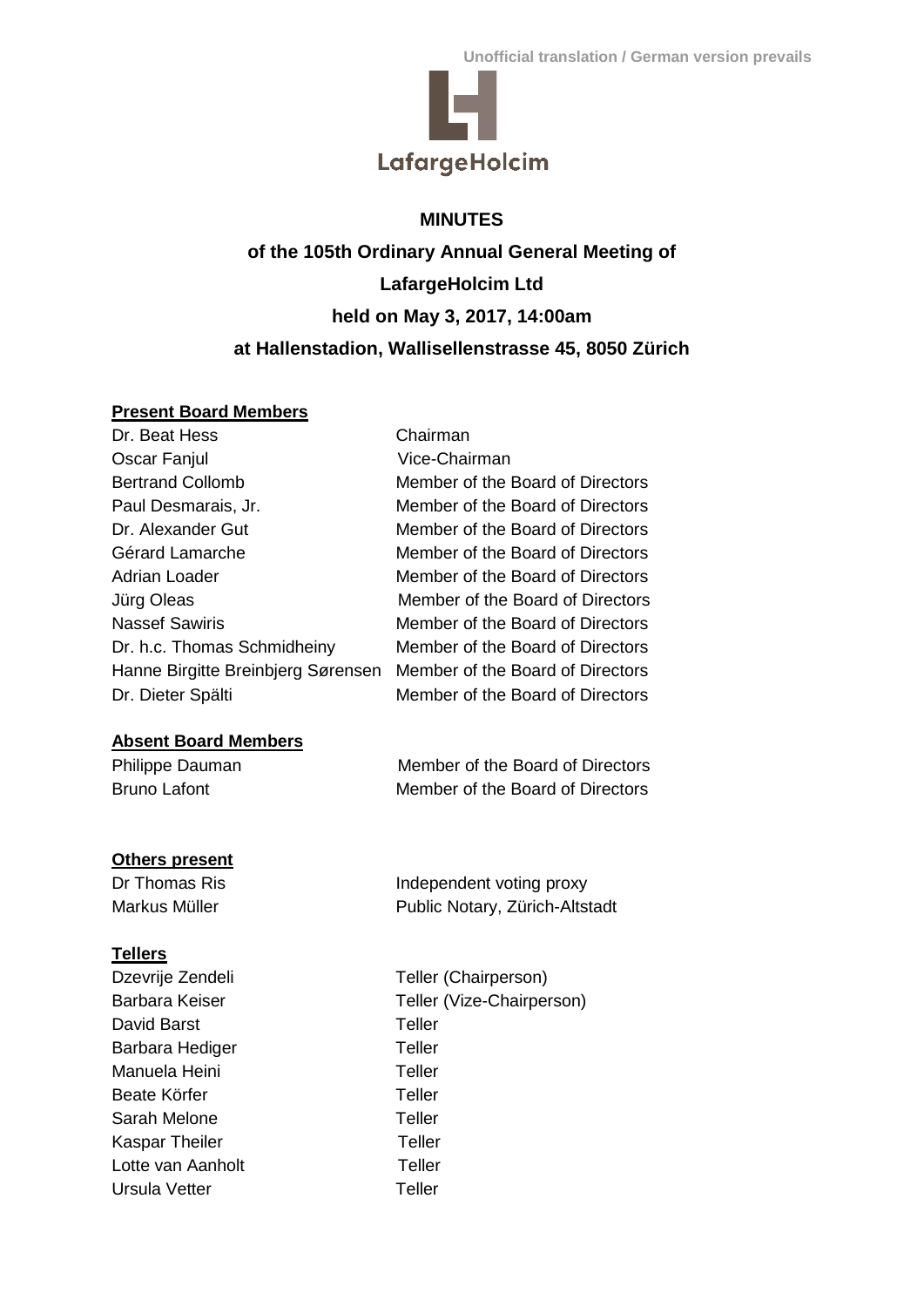| Elisa Alfieri | Representative of the auditors |
|---------------|--------------------------------|
| Daniel Wüst   | Representative of the auditors |

Dragana Simijonovic Secretary

## **Presence**

The shares are represented as follows:

132 011 278 by shareholders present 255 897 858 by the independent voting proxy

A total of 387 909 136 registered shares is represented, equivalent to 63,92 % of the issued share capital. The absolute majority of the represented votes is 193 954 569. The absolute majority of the represented par values is CHF 387 909 138.00.

783 shareholders are present.

## **Constitution**

Dr. Beat Hess, Chairman of the Board of Directors, takes the chair and declares the meeting open. He calls specific attention to the fact that a sound and video recording is being made of the entire Annual General Meeting and explains the safety rules.

Dragana Simijonovic is appointed Secretary.

The Annual General Meeting elects the proposed ladies and gentlemen to act as tellers.

The Chairman notes that this Annual General Meeting has been convened in compliance with the legal requirements and the Articles of Incorporation, with announcement of the agenda and motions of the Board of Directors.

The requirements stipulated by law and in the Articles of Incorporation for documents to be made available have been met.

During his address, the Chairman commented on the passing of the first full financial year in which LafargeHolcim has been the world's largest cement company. He commented on the findings of the independent investigation into past activities in Syria as well as on the measures taken, and then returned to the present and spoke about the future of the company.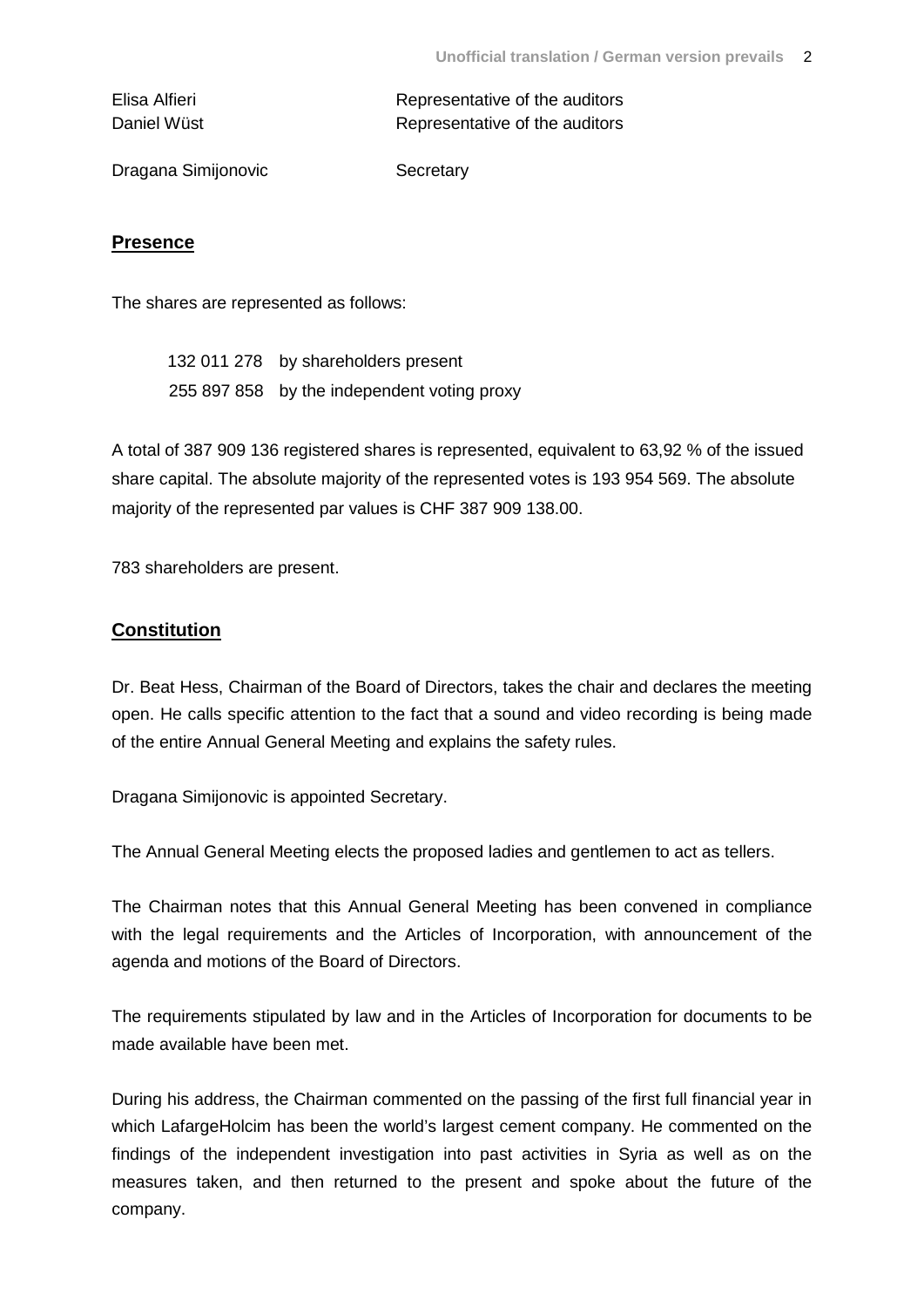In his capacity as CEO, Mr Eric Olsen provided an overview of the Group's operational performance, the performance in the various regions in 2016, and the progress made versus the previous year. He explained his decision to step down as CEO in the middle of the year and ended his speech by providing his opinion on what he thinks will be the key points of focus in the future. He expressed his thanks to all of the shareholders, the Chairman Dr. Beat Hess, the entire Board of Directors, executive management as well as to all employees.

The Chairman gave the shareholders the opportunity to speak.

Ms **Fabienne Debrunner, from Zurich,** criticised the late publication of the Sustainability Report in her capacity as a member of the board of Actares, mentioned a class action in the Philippines and commented on the investigation in Syria. Ms Debrunner reported that amicable settlements had been made in the long-standing dispute in India and pending law suits had been withdrawn from court. She also made reference to the current labour dispute in Canada and wanted to know whether LafargeHolcim will publish a separate Sustainability Report every year or incorporate into the Annual Report.

The Chairman briefly commented on the individual points raised by Ms Debrunner and made particular reference to the integrated Finance and Sustainability Report, which will be published on an annual basis starting from next year.

As Director of the Ethos Foundation, Mr **Vincent Kaufmann, from Geneva**, talked about the viewpoint of his organisation with regard to Syria, mentioned a recently published report on child labour in Uganda drawn up by "Brot für Alle" and recommended denying the granting of discharge. Mr Kaufmann also explained the reasons why he rejected the election of Deloitte AG as auditor. Mr Kaufmann also criticised the compensation paid out and wanted an explanation regarding the compensation being paid to the CEO in the course of his resignation.

The Chairman briefly commented on the individual points raised by Mr Kaufmann and explained in particular that internal investigations did not provide evidence of any wrongdoing in Uganda. He further affirmed that the termination pay to the CEO will be strictly in accordance with Minder requirements.

Mr **Luc Jeannerey, from Clamart**, **France**, commented, in his capacity as a LafargeHolcim employee, on the FCP LafargeHolcim employee fund and made a proposal to the Board of Directors that an equity participation plan be launched to which all employees could have access.

The Chairman expressed his thanks for the constructive suggestion, saying that he will pass it on to company management and subsequently the Board of Directors for review.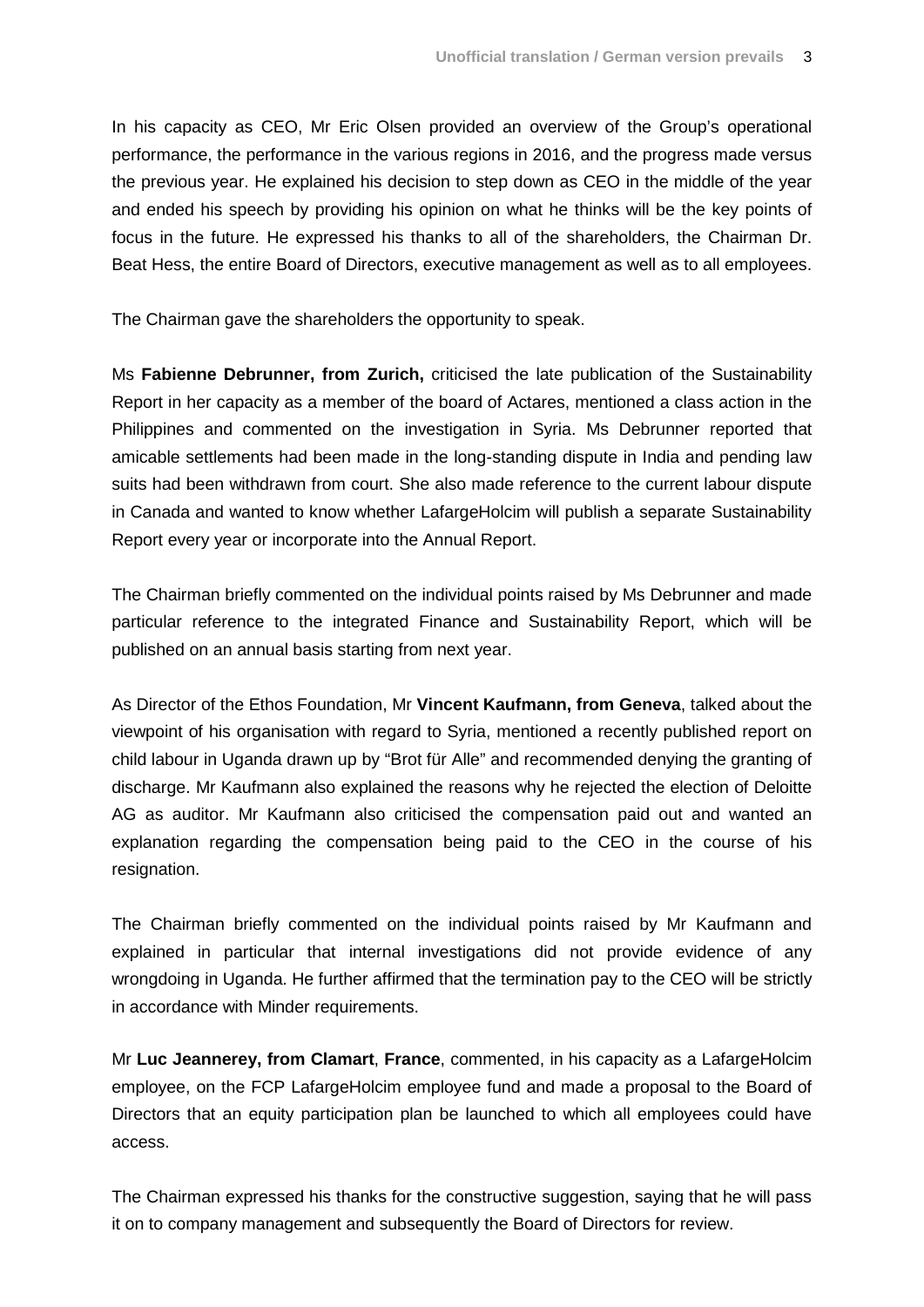On behalf of the Confédération Francaise Démocratique du Travail (CFDT), Mr **Patrice Ponceau, from Paris, France,** drew attention to various work-related accidents and requested the introduction of a global platform which aims to promote the establishment of a global dialogue between management and employee representatives in the style of the European Works Council.

The CEO, Mr Eric Olsen, gave us his assurance that LafargeHolcim gives top priority to occupational health and safety and pointed to, in this regard, the company having signed the Agreement on the European Works Council, as well as to the occupational health and safety group that deals with this issue. Furthermore, the CEO ensured that there is support for the dialogue already in place concerning the global framework agreement.

Employee, Mr **Uwe Barkman, from Lägerdorf, Germany,** made reference to the key duties performed by the LafargeHolcim employee representation committee, particularly as regards sustainability issues, and backed up Mr Ponceau's assertion of the need for a global agreement. Mr Barkman drew attention to the large number of people who had died as a direct or indirect result of their duties for the company.

The Chairman explained that the company takes accidents very seriously and pointed out that the Board of Directors recently founded a new committee – the Health, Safety and Sustainability Committee – the responsibility of which is to ensure that the best safety precautions are implemented within the company and training is carried out to prevent potentially fatal hazards.

The CEO corroborated the comments made by the Chairman and pledged his support for the introduction of a global agreement between company management and the employee representatives.

A representative of the Industrial Global Union, a global umbrella organisation of labour unions, Ms **Armelle Seby, from Geneva,** likewise commented on the number of accidents reported in the Annual Report and pledged that the umbrella organisation she represents will support the signing of a global framework agreement.

The CEO once again stressed the priority that the company assigns to occupational health and safety and gave brief explanations on the accidents reported in the Annual Report.

**Petra Kalman, from Budapest, Hungary**, representative of Magyar Cement in Hungary, once again commented on the legal dispute that has endured for several years regarding a plant in Hungary. She levelled a number of accusations against LafargeHolcim, including theft, and presented her views on why previous settlement negotiations have failed.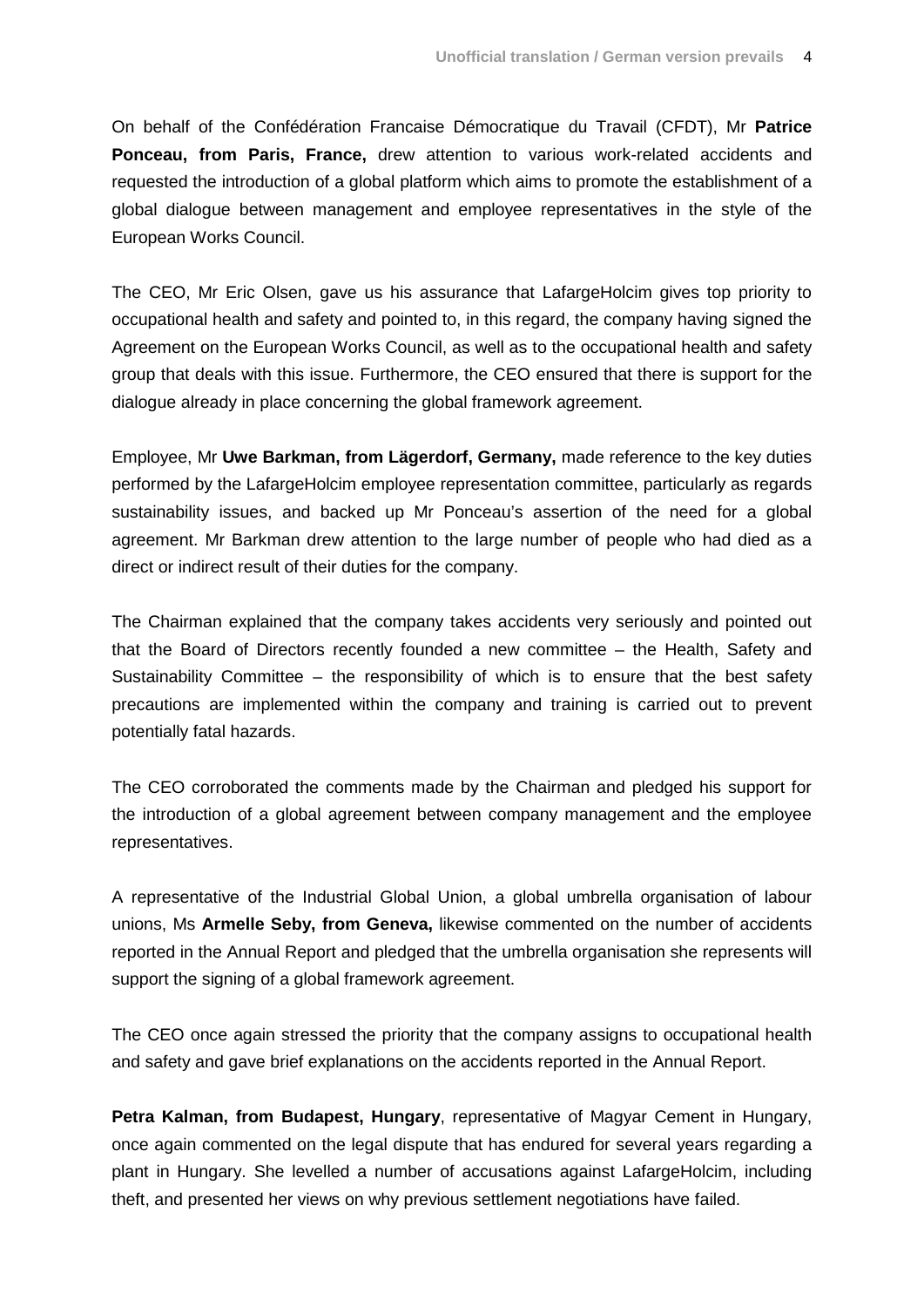The Chairman rejected the accusations and – as in previous Annual General Meetings – pointed to the numerous offers of potential solutions to the conflict. During these discussions, Mr Kalman and LafargeHolcim were too far apart in their respective views. The Chairman stressed that he will not give further consideration to any claims if the other party is unwilling to come to a compromise on a reasonable solution.

Mr **Tobias Scheidt, from Uitikon am See,** commented on his equity purchases and voiced his appreciation for the work carried out by Mr Eric Olsen as CEO.

The CEO expressed his thanks and spoke briefly on this matter.

Nobody else asked to be given the floor.

## **Agenda**

#### **Item 1**

**Management report, annual consolidated financial statements of the Group, annual financial statements of LafargeHolcim Ltd, and the compensation report; auditor's reports**

#### **Item 1.1**

# **Approval of the management report, the annual consolidated financial statements of the Group, and the annual financial statements of LafargeHolcim Ltd**

The Chairman points out that the Annual Report for 2016 was made available for consultation 20 days prior to the Annual General Meeting at the registered office of the Company and sent to shareholders upon request. The shareholders have been notified in writing about this. From March 2, 2017, the report could be consulted on the LafargeHolcim homepage. No motions by shareholders in view of today's general meeting have been put forward by shareholders.

The annual consolidated financial statements of the Group and the annual financial statements of LafargeHolcim Ltd have been audited by the auditors, Ernst & Young AG. Their reports can be found on pages 266 and 286 of the Annual Report (English version). The representatives of the auditors, upon consultation, stated before the meeting that no additional comments have to be made by the auditors.

The Chairman gives the shareholders the opportunity to speak out on this agenda item.

Nobody asks to be given the floor. The Chairman puts the agenda item to the vote.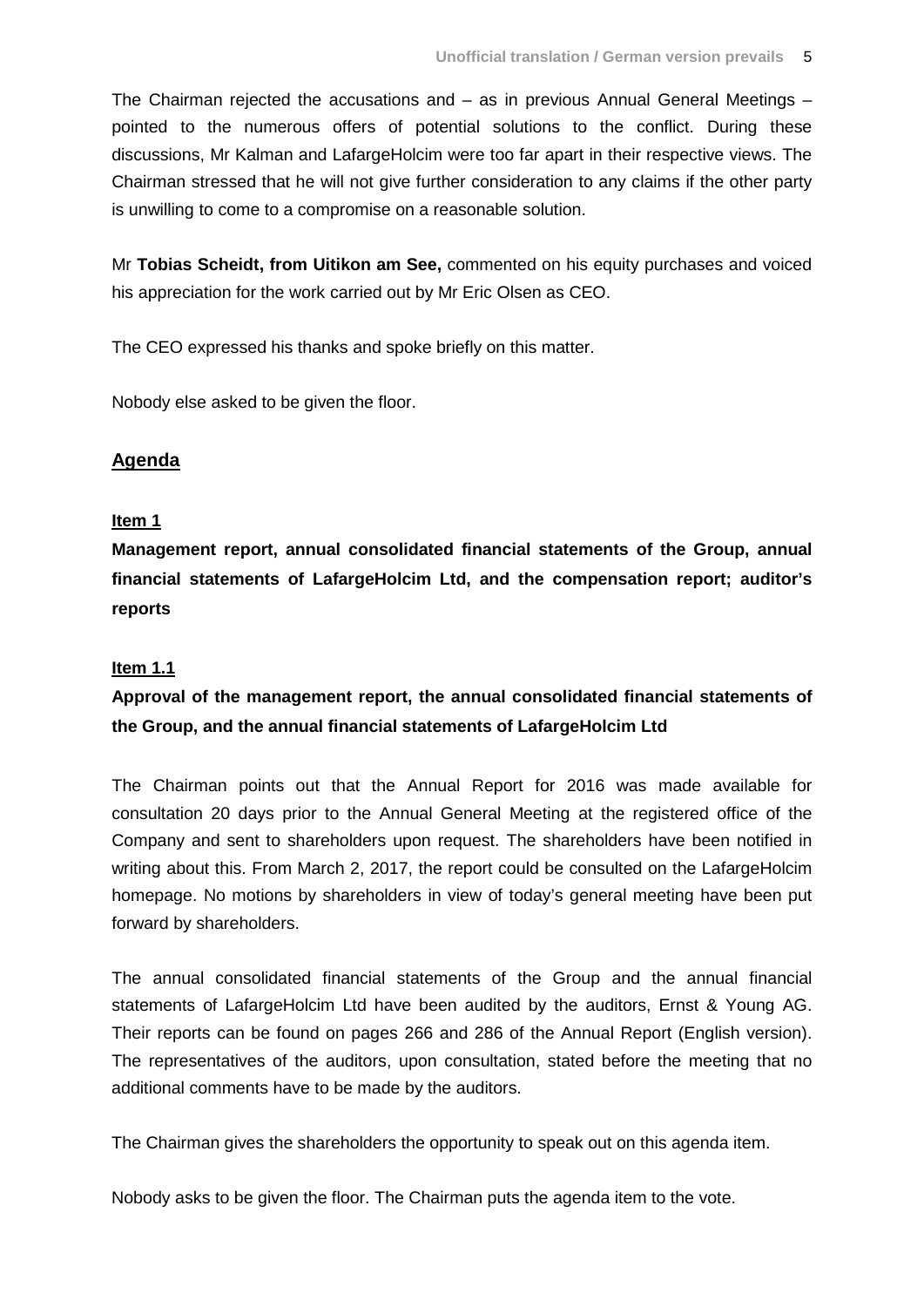The management report, annual consolidated financial statements of the Group and annual financial statements of LafargeHolcim Ltd are approved by:

| votes in favour (99.85 %) to   | 387 201 092 |
|--------------------------------|-------------|
| votes against $(0.08\%)$ , and | 323 888     |
| abstentions (0.07 %)           | 270 695     |

## **Item 1.2**

## **Advisory vote on the compensation report**

The Chairman points out that the compensation report can be found in the Annual Report, pages 128 through 147 and in the financial part of the Annual Report. He comments on the compensation policy and objectives of LafargeHolcim.

The Chairman gives the shareholders an opportunity to speak out on this agenda item.

Nobody asks to be given the floor. The Chairman puts the agenda item to the advisory vote.

The compensation report 2016 is approved in the advisory vote by:

| 327 585 301 | votes in favour (84.48 %) to |
|-------------|------------------------------|
| 59 408 845  | votes against (15.32 %), and |
| 793 568     | abstentions (0.20 %)         |

## **Item 2**

# **Discharge of the members of the Board of Directors and the persons entrusted with management**

The Chairman notes that for this agenda item the members of the Board of Directors and other persons who have participated in management are not entitled to vote, that the number of shares represented and therefore the absolute majority is reduced accordingly, and he gives the shareholders the opportunity to comment on this agenda item.

The Chairman gives the shareholders an opportunity to speak out on this agenda item.

Nobody asks to be given the floor. The Chairman puts the agenda item to the vote.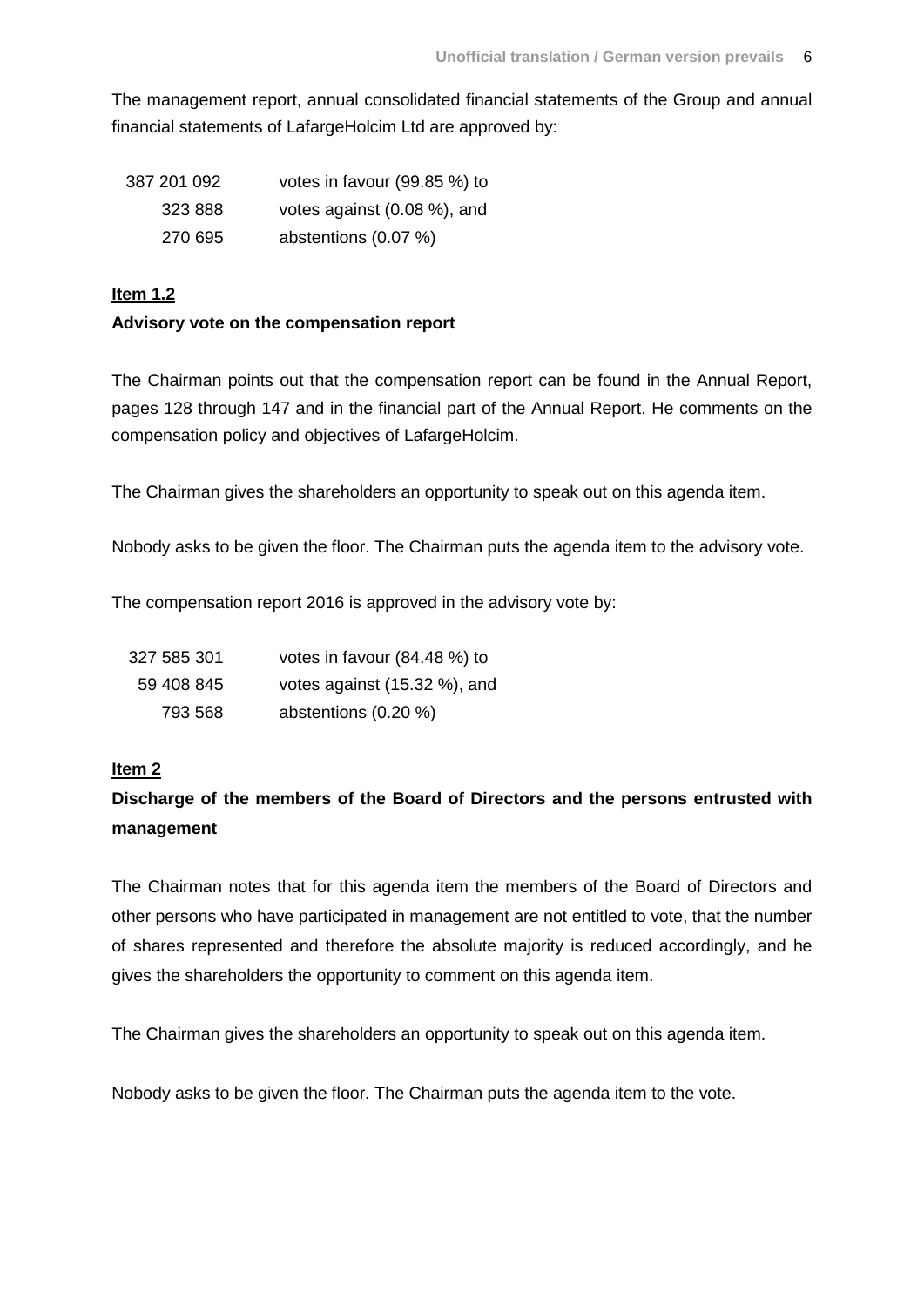The discharge of the members of the Board of Directors and the persons entrusted with management of LafargeHolcim Ltd during the 2016 financial year is granted by:

| 192 807 395 | votes in favour (60.78 %) to |
|-------------|------------------------------|
| 121 808 022 | votes against (38.40 %), and |
| 2 612 340   | abstentions (0.82 %)         |

## **Item 3**

**Appropriation of retained earnings; determination of the payout from capital contribution reserves**

## **Item 3.1**

## **Appropriation of retained earnings**

The Chairman makes introductory comments on the appropriation of retained earnings and on payout from capital contribution reserves and proposes to the meeting the appropriation of retained earnings of CHF 11 222 mio to be carried forward.

The Chairman gives the shareholders the opportunity to comment on this agenda item.

Nobody asks to be given the floor. The Chairman puts the agenda item to the vote.

The motion by the Board of Directors on the appropriation of the retained earnings is approved by the Annual General Meeting by:

| 387 267 297 | votes in favour (99.87 %) to |
|-------------|------------------------------|
| 250 753     | votes against (0.06 %), and  |
| 269 354     | abstentions (0.07 %)         |

## **Item 3.2**

## **Determination of the payout from capital contribution reserves**

The Chairman comments on the appropriation from capital contribution reserves to free reserves and payout of CHF 2.00 per registered share of CHF 2.00 par value on the registered share capital entitled to payout up to an amount of CHF 1 214 mio. This amount will be reduced by the part of the payout attributable to the treasury shares held by the Company and by its affiliates as per the relevant date. As per April 28, 2017 the number of treasury shares was 929'502. Payment of the payout is expected to be made on May 10, 2017.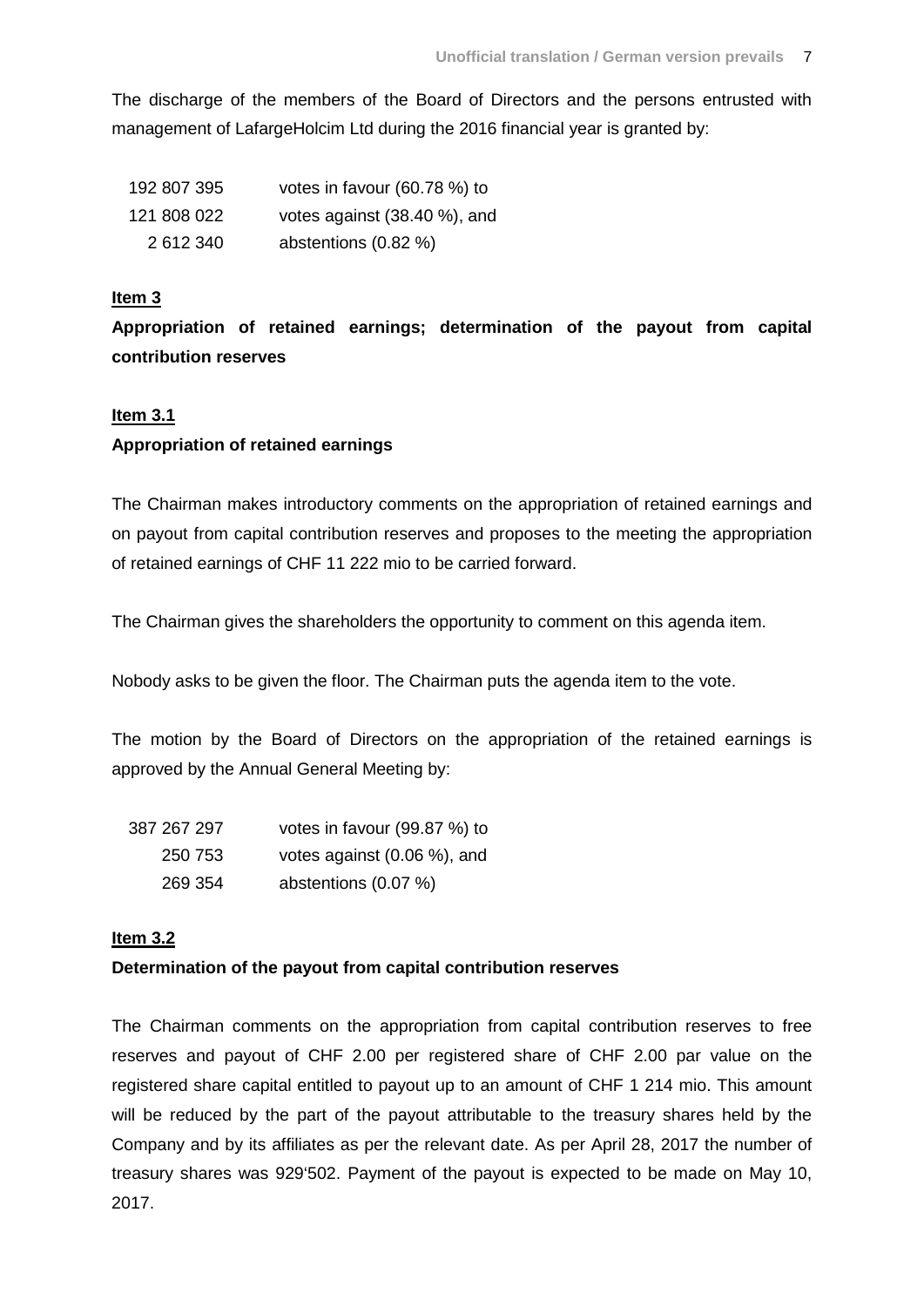The Chairman gives the shareholders the opportunity to comment on this agenda item.

Nobody asks to be given the floor. The Chairman puts the agenda item to the vote.

The motion by the Board of Directors on the determination of the payout is approved by the Annual General Meeting by:

| 385 930 510 | votes in favour (99.52 %) to |
|-------------|------------------------------|
| 1 595 690   | votes against (0.41 %), and  |
| 261 204     | abstentions (0.07 %)         |

#### **Item 4**

#### **Re-elections and elections**

Before the elections, the Chairman made farewells for Messrs Bruno Lafont, Philippe Dauman and Dr. Alexander Gut, who decided not stand for re-election as members of the Board of Directors. On behalf of LafargeHolcim, the Chairman thanked the resigning members of the Board of Directors for their valuable services and appreciated their high personal and professional qualities.

#### **Item 4.1**

**Re-elections of members of the Board of Directors and re-election of the chairman of the Board of Directors**

## **4.1.1 Re-election of Dr. Beat Hess as a member and re-election as chairman of the Board of Directors**

The Chairman gives the shareholders the opportunity to comment on this agenda item and explains that now is the opportunity for all comments related to all motions under agenda item 4 as thereafter all candidates will be proposed for election in the foreseen order.

Mr **Vincent Kaufmann, from Geneva**, commented on the vote on agenda item 2 – the discharge of the members of the Board of Directors and the persons entrusted with management. He wanted an explanation as to whether Groupe Bruxelles Lambert and Mr Nassef Sawiris had voted on this agenda item and, if so, why.

The Chairman gave his assurance that this will be reviewed and that Mr Kaufmann will receive an answer in writing.

Nobody else asked to be given the floor.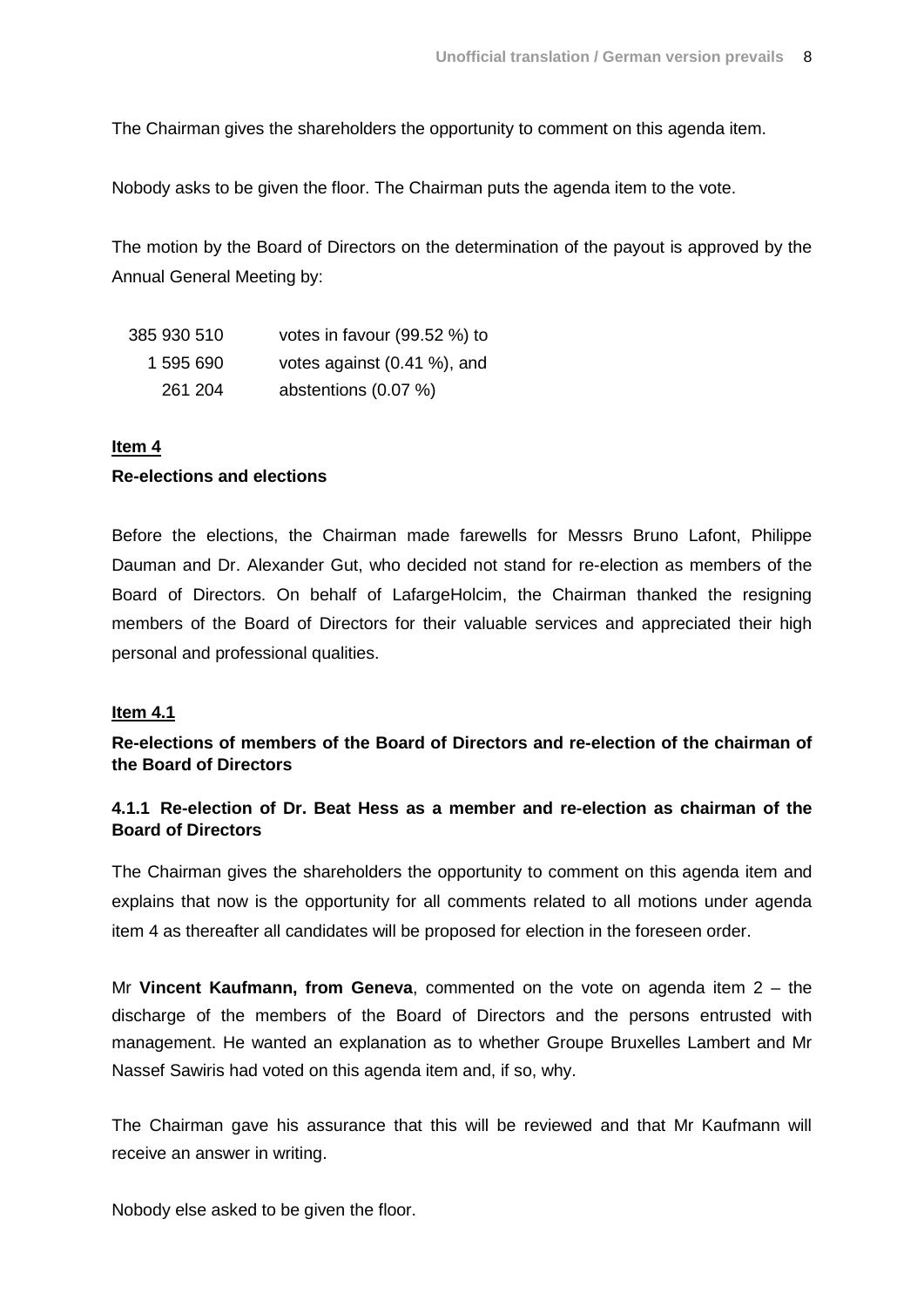The Vice-Chairman, Mr. Oscar Fanjul, on behalf of the Board of Directors, proposes Dr. Beat Hess to be re-elected as a member of the Board of Directors and re-elected as chairman of the Board of Directors for a term of office of one year, expiring after the completion of the Annual General Meeting 2018.

The Vice-Chairman puts the agenda item to the vote.

The Annual General Meeting elects Dr. Beat Hess by:

| 384 013 954 | votes in favour (99.03 %) to |
|-------------|------------------------------|
| 2912708     | votes against (0.75 %), and  |
| 858 279     | abstentions (0.22 %)         |

for a term of office of one year as a member of the Board of Directors and as Chairman of the Board of Directors.

#### **4.1.2 Re-election of Bertrand Collomb as a member of the Board of Directors**

On behalf of the Board of Directors, the Chairman proposes that Bertrand Collomb be elected for a term of office of one year, expiring after the completion of the Annual General Meeting 2018.

The Chairman puts the agenda item to the vote.

The Annual General Meeting elects Bertrand Collomb by:

| 371 179 860 | votes in favour (95.72 %) to |
|-------------|------------------------------|
| 16 120 835  | votes against (4.16 %), and  |
| 482 014     | abstentions (0.12 %)         |

for a further term of office of one year as member of the Board of Directors.

#### **4.1.3 Re-election of Paul Desmarais, Jr. as a member of the Board of Directors**

On behalf of the Board of Directors, the Chairman proposes that Paul Desmarais, Jr. be elected for a term of office of one year, expiring after the completion of the Annual General Meeting 2018.

The Chairman puts the agenda item to the vote.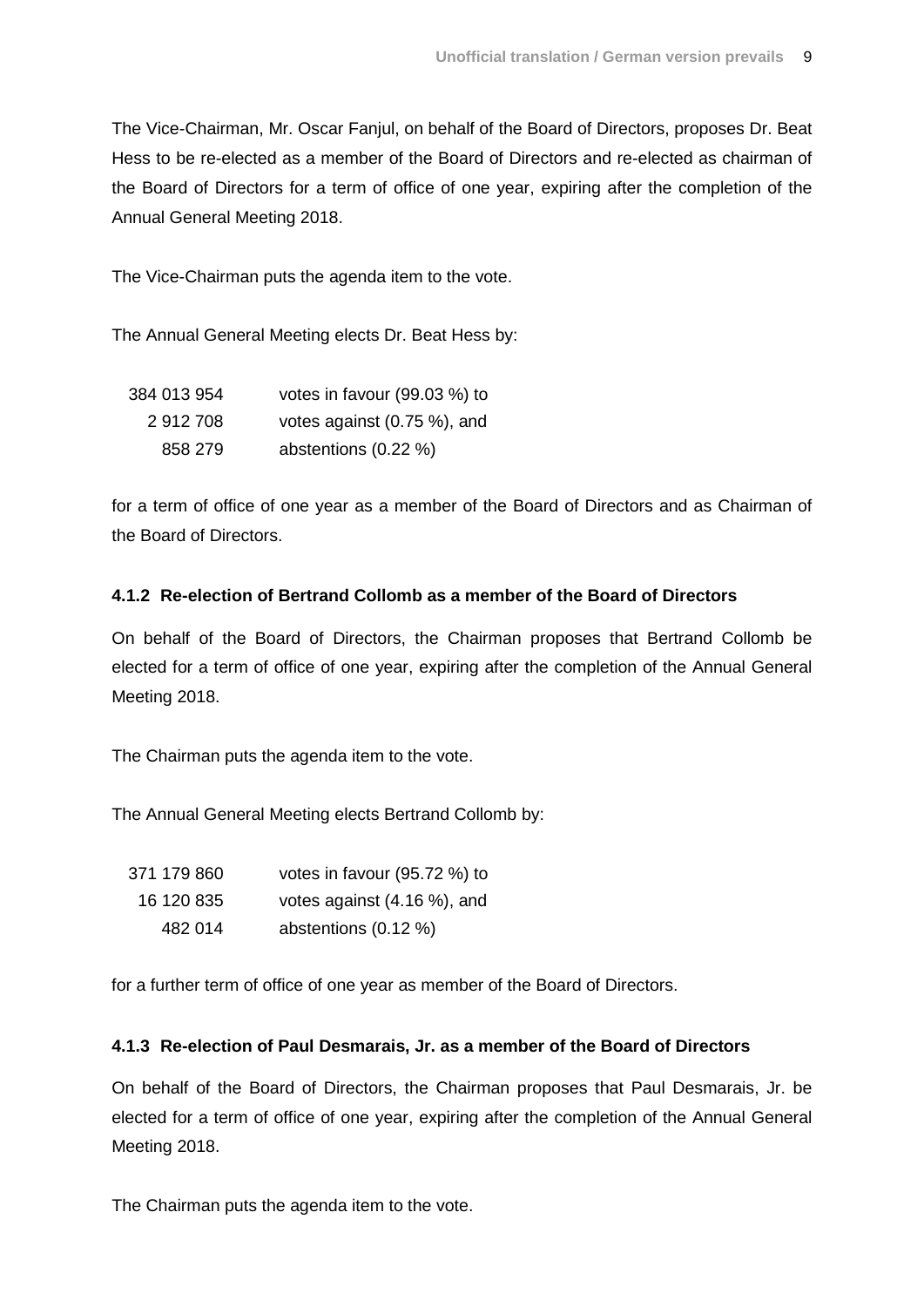The Annual General Meeting elects Paul Desmarais, Jr. by:

| 344 128 158 | votes in favour (88.74 %) to |
|-------------|------------------------------|
| 43 167 216  | votes against (11.13 %), and |
| 485 511     | abstentions (0.13 %)         |

for a further term of office of one year as member of the Board of Directors.

## **4.1.4 Re-election of Oscar Fanjul as a member of the Board of Directors**

On behalf of the Board of Directors, the Chairman proposes that Oscar Fanjul be elected for a term of office of one year, expiring after the completion of the Annual General Meeting 2018.

The Chairman puts the agenda item to the vote.

The Annual General Meeting elects Oscar Fanjul by:

| 367 815 226 | votes in favour (94.85 %) to |
|-------------|------------------------------|
| 19 457 216  | votes against (5.02 %), and  |
| 509 477     | abstentions (0.13 %)         |

for a further term of office of one year as member of the Board of Directors.

## **4.1.5 Re-election of Gérard Lamarche as a member of the Board of Directors**

On behalf of the Board of Directors, the Chairman proposes that Gérard Lamarche be elected for a term of office of one year, expiring after the completion of the Annual General Meeting 2018.

The Chairman puts the agenda item to the vote.

The Annual General Meeting elects Gérard Lamarche by:

| 361 807 321 | votes in favour (93.30 %) to |
|-------------|------------------------------|
| 25 342 532  | votes against (6.54 %), and  |
| 628 978     | abstentions (0.16 %)         |

for a further term of office of one year as member of the Board of Directors.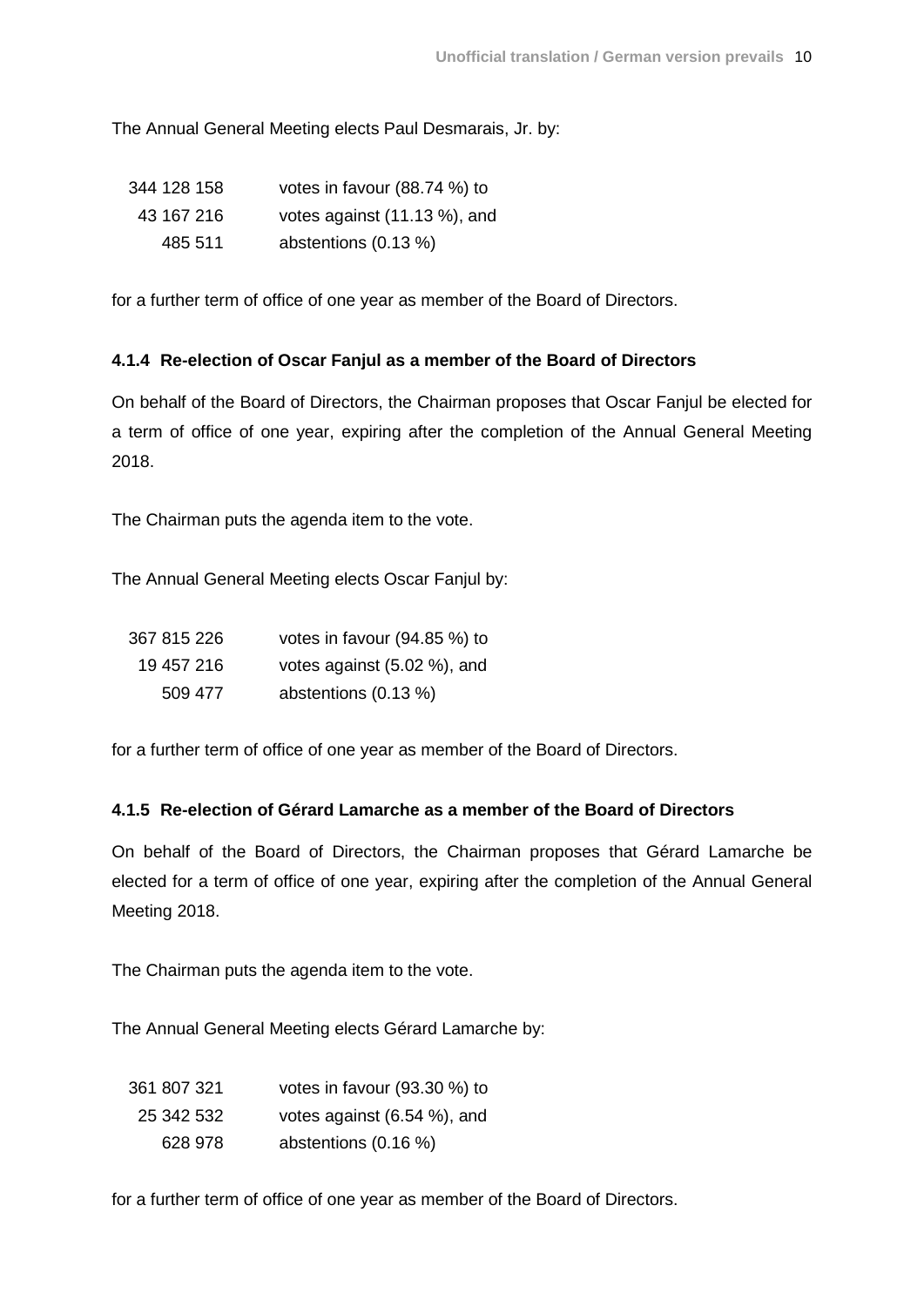#### **4.1.6 Re-election of Adrian Loader as a member of the Board of Directors**

On behalf of the Board of Directors, the Chairman proposes that Adrian Loader be elected for a term of office of one year, expiring after the completion of the Annual General Meeting 2018.

The Chairman puts the agenda item to the vote.

The Annual General Meeting elects Adrian Loader by:

| 384 304 948 | votes in favour (99.11 %) to |
|-------------|------------------------------|
| 3 080 538   | votes against (0.79 %), and  |
| 393 065     | abstentions $(0.10 \%)$      |

for a further term of office of one year as member of the Board of Directors.

#### **4.1.7 Re-election of Jürg Oleas as a member of the Board of Directors**

On behalf of the Board of Directors, the Chairman proposes that Jürg Oleas be elected for a term of office of one year, expiring after the completion of the Annual General Meeting 2018.

The Chairman puts the agenda item to the vote.

The Annual General Meeting elects Jürg Oleas by:

| 384 806 108 | votes in favour (99.24 %) to |
|-------------|------------------------------|
| 2 607 834   | votes against (0.67 %), and  |
| 364 609     | abstentions (0.09 %)         |

for a further term of office of one year as member of the Board of Directors.

#### **4.1.8 Re-election of Nassef Sawiris as a member of the Board of Directors**

On behalf of the Board of Directors, the Chairman proposes that Nassef Sawiris be elected for a term of office of one year, expiring after the completion of the Annual General Meeting 2018.

The Chairman puts the agenda item to the vote.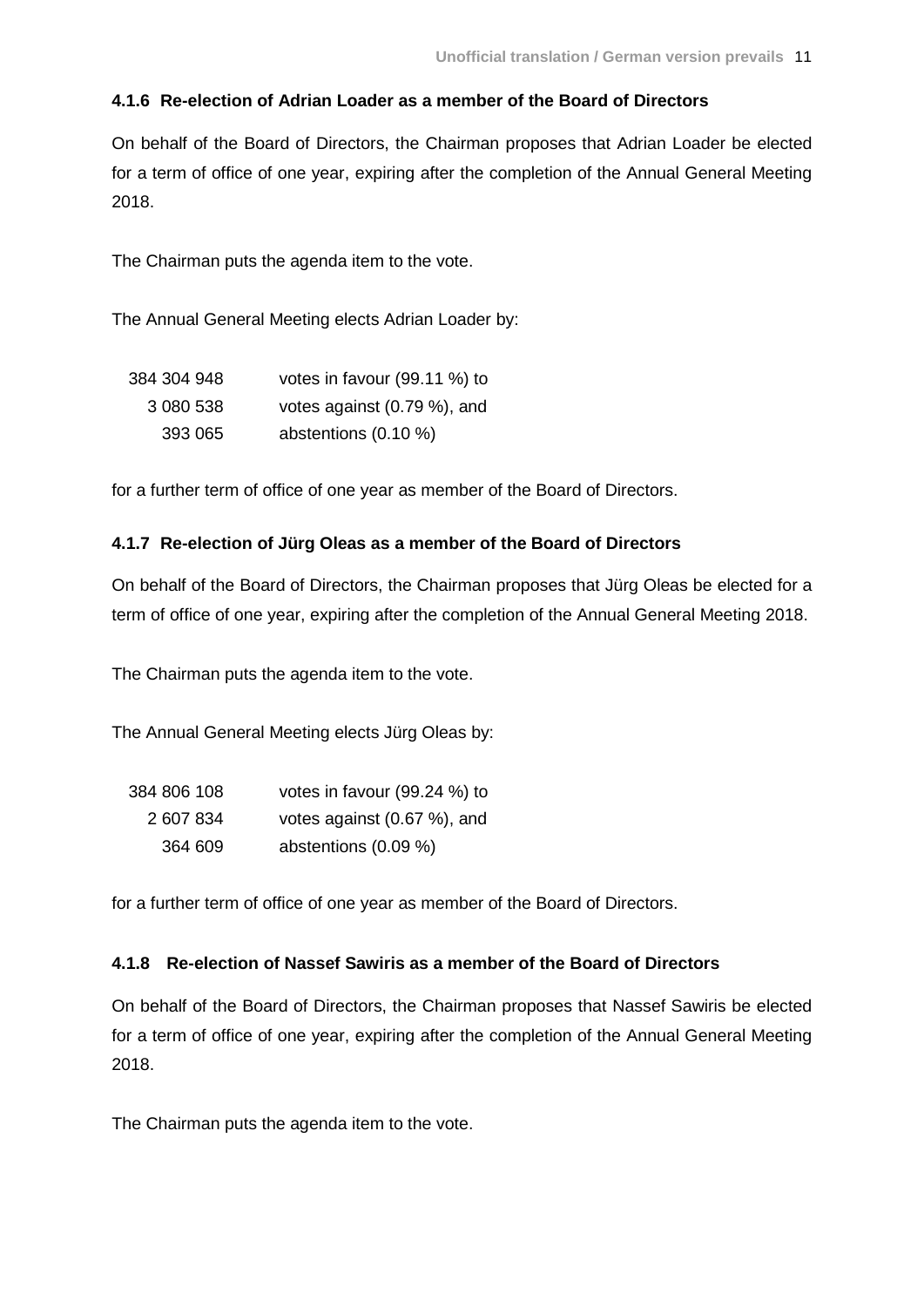The Annual General Meeting elects Nassef Sawiris by:

| 363 066 211 | votes in favour (93.63 %) to |
|-------------|------------------------------|
| 24 249 432  | votes against (6.25 %), and  |
| 460 858     | abstentions (0.12 %)         |

for a further term of office of one year as member of the Board of Directors.

# **4.1.9 Re-election of Dr. h.c. Thomas Schmidheiny as a member of the Board of Directors**

On behalf of the Board of Directors, the Chairman proposes that Dr. h.c. Thomas Schmidheiny be elected for a term of office of one year, expiring after the completion of the Annual General Meeting 2018.

The Chairman puts the agenda item to the vote.

The Annual General Meeting elects Dr. h.c. Thomas Schmidheiny by:

| 383 596 652 | votes in favour (98.92 %) to |
|-------------|------------------------------|
| 3 829 147   | votes against (0.99 %), and  |
| 350 552     | abstentions (0.09 %)         |

for a further term of office of one year as member of the Board of Directors.

# **4.1.10 Re-election of Hanne Birgitte Breinbjerg Sørensen as a member of the Board of Directors**

On behalf of the Board of Directors, the Chairman proposes that Hanne Birgitte Breinbjerg Sørensen be elected for a term of office of one year, expiring after the completion of the Annual General Meeting 2018.

The Chairman puts the agenda item to the vote.

The Annual General Meeting elects Hanne Birgitte Breinbjerg Sørensen by:

| 385 740 224 | votes in favour (99.47 %) to    |
|-------------|---------------------------------|
| 1700 969    | votes against $(0.44 \%)$ , and |
| 335 158     | abstentions (0.09 %)            |

for a further term of office of one year as member of the Board of Directors.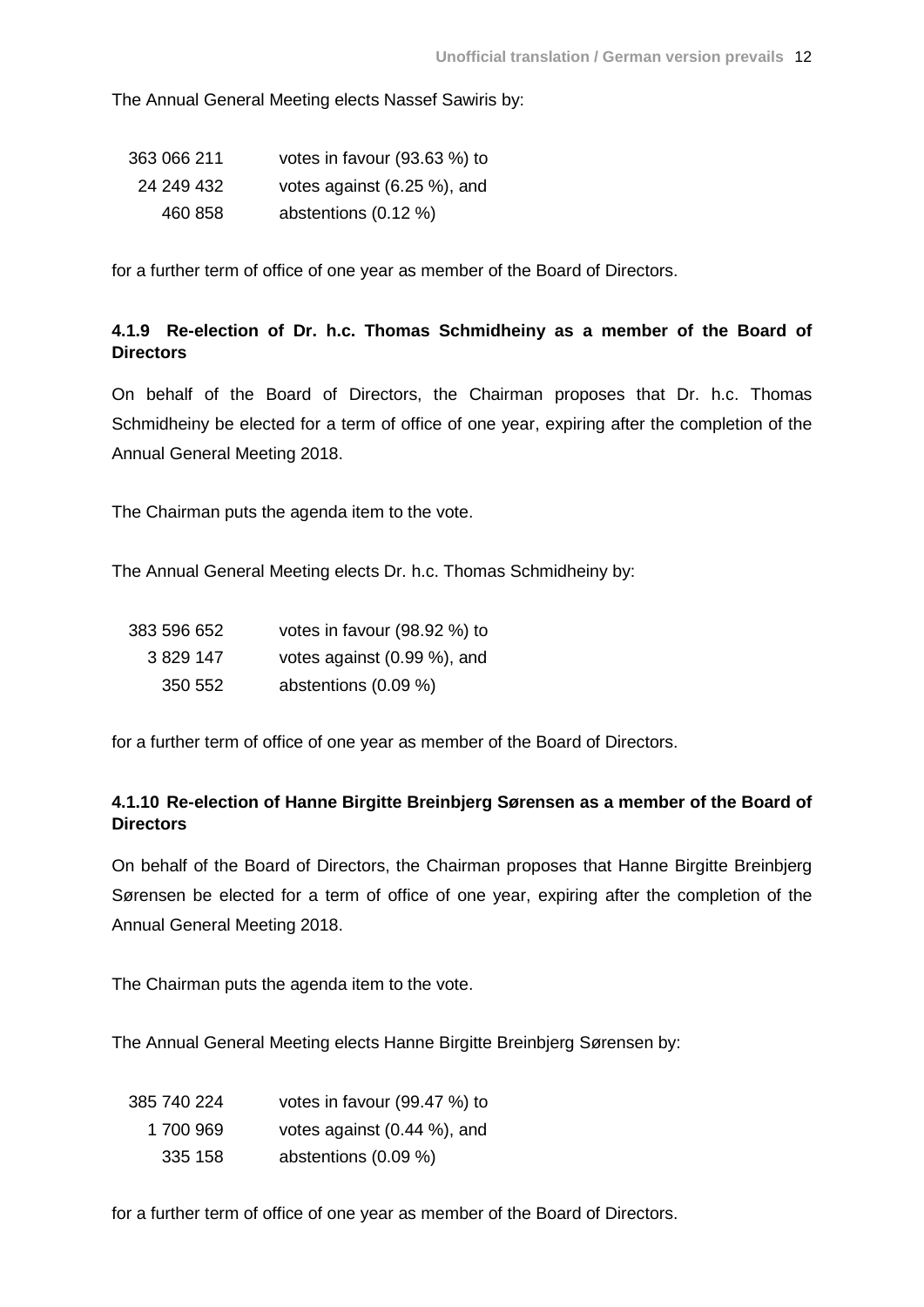# **4.1.11 Re-election of Dr. Dieter Spälti as member of the Board of Directors**

The Vice-Chairman passes the floor to the Chairman.

On behalf of the Board of Directors, the Chairman proposes that Dr. Dieter Spälti be reelected for a further term of office of one year, expiring after the completion of the Annual General Meeting 2018.

The Chairman puts the agenda item to the vote.

The Annual General Meeting re-elects Dr. Dieter Spälti by:

| 377 284 922 | votes in favour (97.29 %) to |
|-------------|------------------------------|
| 10 156 990  | votes against (2.62 %), and  |
| 334 439     | abstentions (0.09 %)         |

for a further term of office of one year as a member of the Board of Directors.

## **Item 4.2**

## **Election of a member of the Board of Directors**

## **4.2.1 Election of Patrick Kron as a member of the Board of Directors**

On behalf of the Board of Directors, the Chairman proposes that Patrick Kron be elected as a member of the Board of Directors for a term of office of one year, expiring after the completion of the Annual General Meeting 2018.

The Chairman puts the agenda item to the vote.

The Annual General Meeting elects Patrick Kron by:

| 384 022 476 | votes in favour (99.03 %) to   |
|-------------|--------------------------------|
| 3 086 301   | votes against $(0.80\%)$ , and |
| 667 574     | abstentions (0.17 %)           |

for a term of office of one year as a member of the Board of Directors.

## **Item 4.3**

**Re-elections of members of the Nomination, Compensation & Governance Committee**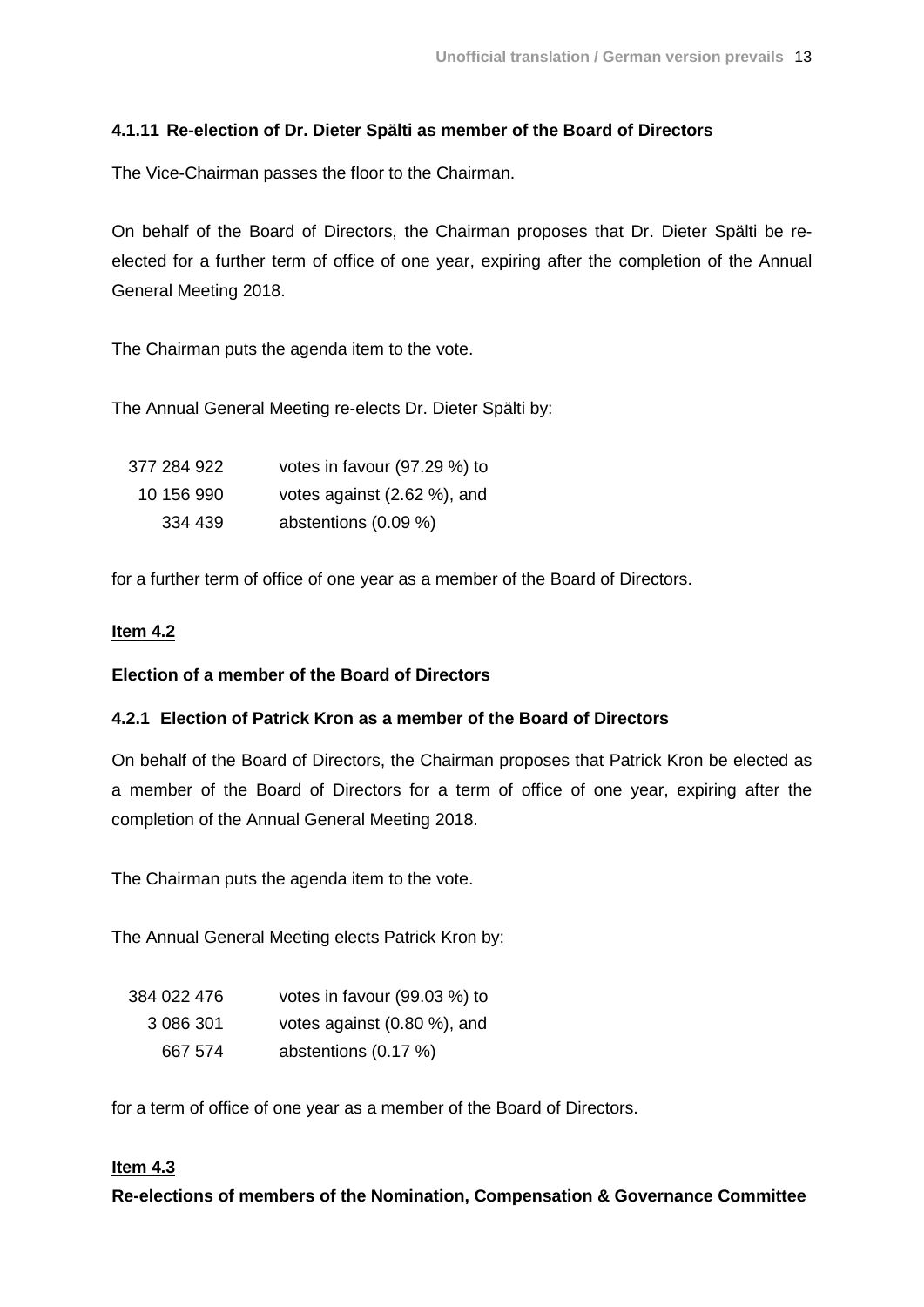# **4.3.1 Re-election of Paul Desmarais, Jr. as a member of the Nomination, Compensation & Governance Committee**

On behalf of the Board of Directors, the Chairman proposes that Paul Desmarais, Jr. be reelected for a further term of office of one year, expiring after the completion of the Annual General Meeting 2018.

The Chairman puts the agenda item to the vote.

The Annual General Meeting re-elects Paul Desmarais, Jr. by:

| 348 477 723 | votes in favour (89.87 %) to |
|-------------|------------------------------|
| 38 857 717  | votes against (10.02 %), and |
| 439 527     | abstentions (0.11%)          |

for a further term of office of one year as a member of the Nomination, Compensation & Governance Committee.

# **4.3.2 Re-election of Oscar Fanjul as a member of the Nomination, Compensation & Governance Committee**

On behalf of the Board of Directors, the Chairman proposes that Oscar Fanjul be re-elected for a further term of office of one year, expiring after the completion of the Annual General Meeting 2018.

The Chairman puts the agenda item to the vote.

The Annual General Meeting re-elects Oscar Fanjul by:

| 367 400 945 | votes in favour $(94.75%)$ to |
|-------------|-------------------------------|
| 19 925 905  | votes against (5.14 %), and   |
| 449 475     | abstentions (0.11 %)          |

for a further term of office of one year as a member of the Nomination, Compensation & Governance Committee.

**4.3.3 Re-election of Adrian Loader as a member of the Nomination, Compensation & Governance Committee**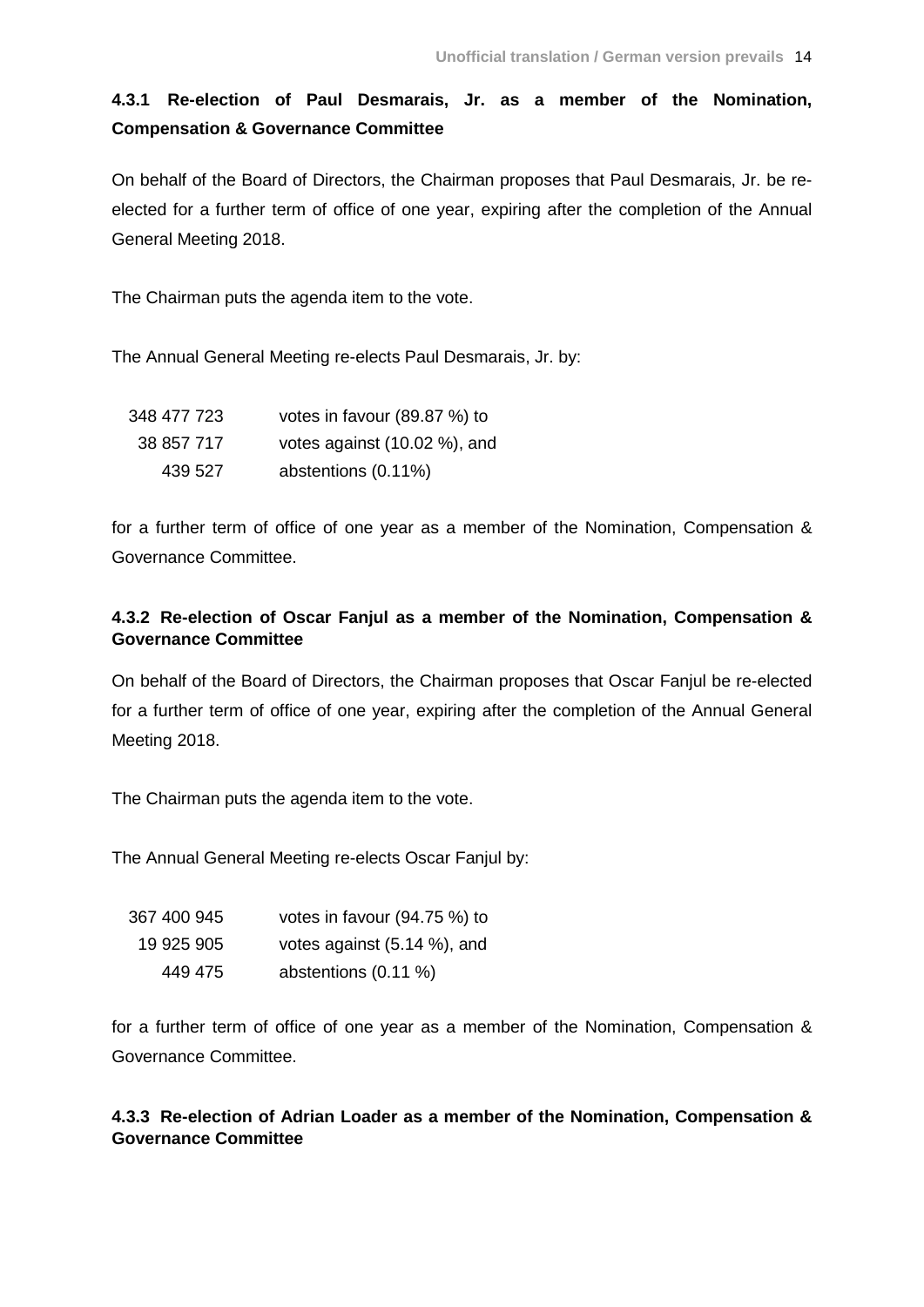On behalf of the Board of Directors, the Chairman proposes that Adrian Loader be re-elected for a further term of office of one year, expiring after the completion of the Annual General Meeting 2018.

The Chairman puts the agenda item to the vote.

The Annual General Meeting re-elects Adrian Loader by:

| 367 735 590 | votes in favour (94.83 %) to |
|-------------|------------------------------|
| 19 538 668  | votes against (5.04 %), and  |
| 502 067     | abstentions (0.13 %)         |

for a further term of office of one year as a member of the Nomination, Compensation & Governance Committee.

## **4.3.4 Re-election of Nassef Sawiris as a member of the Nomination, Compensation & Governance Committee**

On behalf of the Board of Directors, the Chairman proposes that Nassef Sawiris be reelected for a further term of office of one year, expiring after the completion of the Annual General Meeting 2018.

The Chairman puts the agenda item to the vote.

The Annual General Meeting re-elects Nassef Sawiris by:

| 349 344 238 | votes in favour $(90.09\%)$ to |
|-------------|--------------------------------|
| 37 958 917  | votes against (9.79 %), and    |
| 470 533     | abstentions $(0.12 \%)$        |

for a further term of office of one year as a member of the Nomination, Compensation & Governance Committee.

# **4.3.5 Re-election of Hanne Birgitte Breinbjerg Sørensen as a member of the Nomination, Compensation & Governance Committee**

On behalf of the Board of Directors, the Chairman proposes that Hanne Birgitte Breinbjerg Sørensen be re-elected for a further term of office of one year, expiring after the completion of the Annual General Meeting 2018.

The Chairman puts the agenda item to the vote.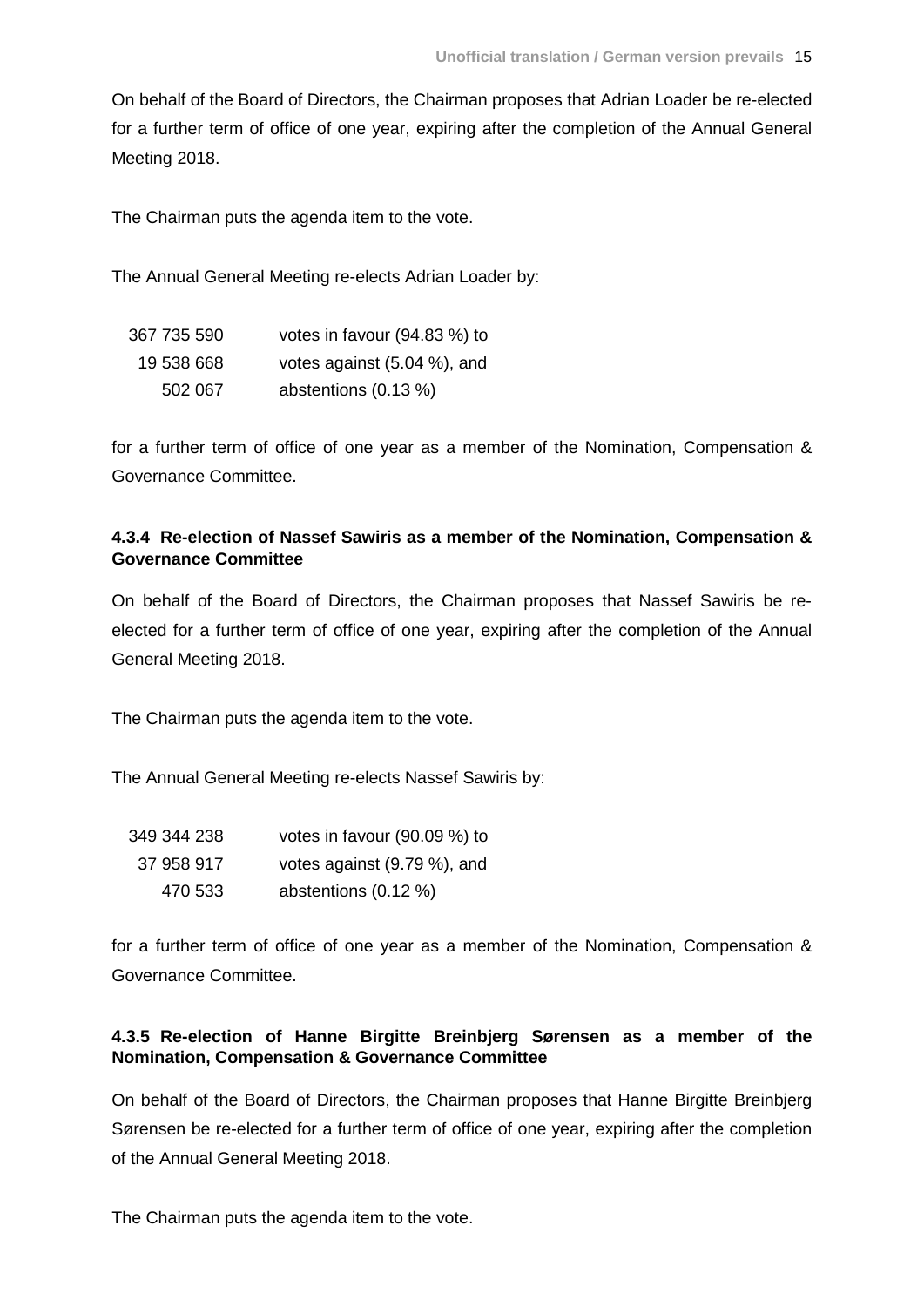The Annual General Meeting re-elects Hanne Birgitte Breinbjerg Sørensen by:

| 368 936 750 | votes in favour (95.14 %) to |
|-------------|------------------------------|
| 18 459 449  | votes against (4.76 %), and  |
| 377 444     | abstentions $(0.10\%)$       |

for a further term of office of one year as a member of the Nomination, Compensation & Governance Committee.

## **4.4**

#### **Election of the auditor and re-election of the independent proxy**

#### **4.4.1 Election of the auditor**

On behalf of the Board of Directors, the Chairman proposes that Deloitte AG, Zurich, be appointed as auditors for the financial year 2017.

The Chairman gives the shareholders the opportunity to comment on this agenda item.

Nobody asks to be given the floor. The Chairman puts the agenda item to the vote.

The Annual General Meeting elects Deloitte AG, Zurich, as auditors for the financial year 2017 by:

| 373 247 095 | votes in favour (96.26 %) to |
|-------------|------------------------------|
| 14 200 606  | votes against (3.66 %), and  |
| 325 942     | abstentions (0.08 %)         |

#### **4.4.2 Re-election of the independent proxy**

On behalf of the Board of Directors, the Chairman proposes that Dr. Thomas Ris of Ris & Ackermann be elected for a term of office of one year, expiring after the completion of the Annual General Meeting 2018.

The Chairman gives the shareholders the opportunity to comment on this agenda item.

Nobody asks to be given the floor. The Chairman puts the agenda item to the vote.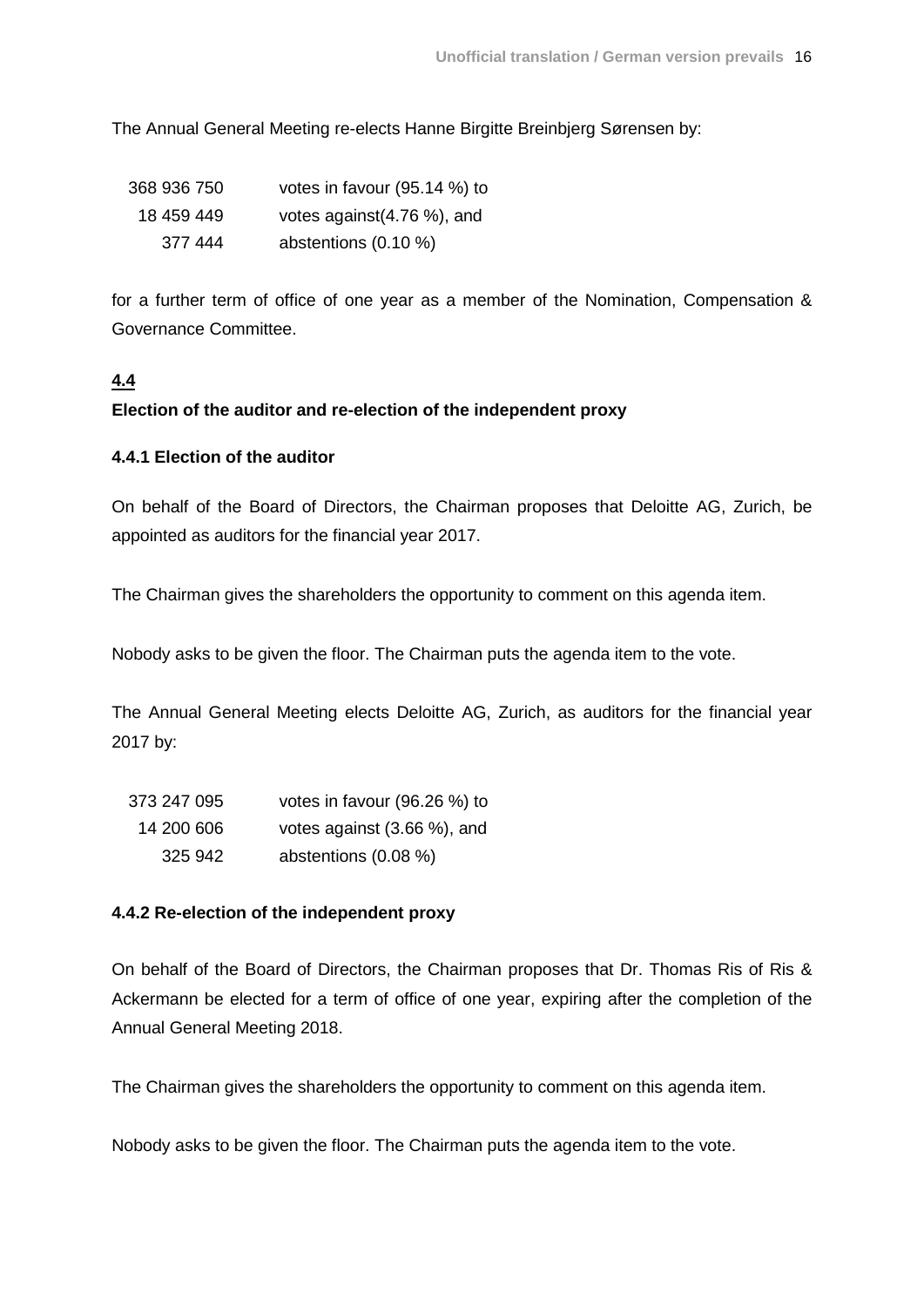The Annual General Meeting elects Dr. Thomas Ris of Ris & Ackermann, Zurich as the independent proxy for a term of office of one year.

| 387 350 430 | votes in favour (99.90 %) to    |
|-------------|---------------------------------|
| 170 367     | votes against $(0.04 \%)$ , and |
| 249 234     | abstentions $(0.06\%)$          |

## **Item 5**

## **Compensation of the Board of Directors and of the Executive Management**

## **5.1 Compensation of the Board of Directors for the next term of office**

On behalf of the Board of Directors, the Chairman proposes approval of the total maximum amount of compensation for the members of the Board of Directors for the period from the Annual General Meeting 2017 to the Annual General Meeting 2018 of CHF 5,400,000. He makes short remarks and refers to the related information in the documentation for this annual meeting of shareholders.

The Chairman gives the shareholders the opportunity to comment on this agenda item.

Nobody asks to be given the floor. The Chairman puts the agenda item to the vote.

The motion by the Board of Directors on the compensation of the members of the Board of Directors for the period from the Annual General Meeting 2017 to the Annual General Meeting 2018 is approved by the Annual General Meeting by:

| 378 056 106 | votes in favour $(97.50\%)$ to |
|-------------|--------------------------------|
| 8 895 024   | votes against (2.29 %), and    |
| 813 005     | abstentions (0.21 %)           |

## **5.2 Compensation of the Executive Management for the financial year 2018**

On behalf of the Board of Directors, the Chairman proposes approval of the total maximum amount of compensation of the Executive Committee for the financial year 2018 of CHF 40,500,000. He makes short remarks and refers to the related information in the documentation for this annual meeting of shareholders.

The Chairman gives the shareholders the opportunity to comment on this agenda item.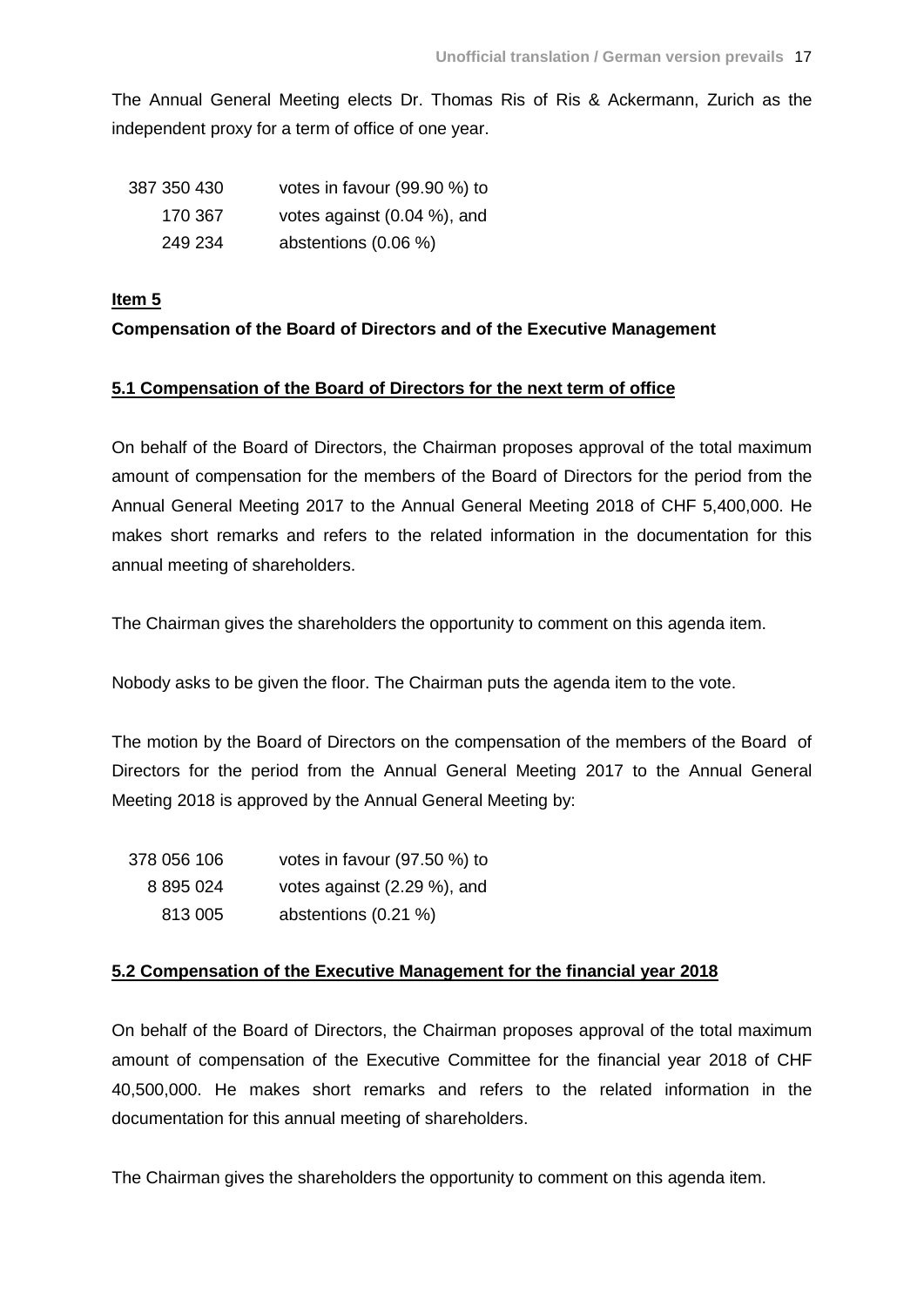Nobody asks to be given the floor. The Chairman puts the agenda item to the vote.

The motion by the Board of Directors on the approval of the total maximum amount of compensation of the members of the Executive Committee for the financial year 2018 is approved by the Annual General Meeting by:

| 366 948 407 | votes in favour (94.63 %) to |
|-------------|------------------------------|
| 19 916 780  | votes against (5.14 %), and  |
| 898 660     | abstentions (0.23 %)         |

The Chairman declares the meeting closed at 16.45 pm.